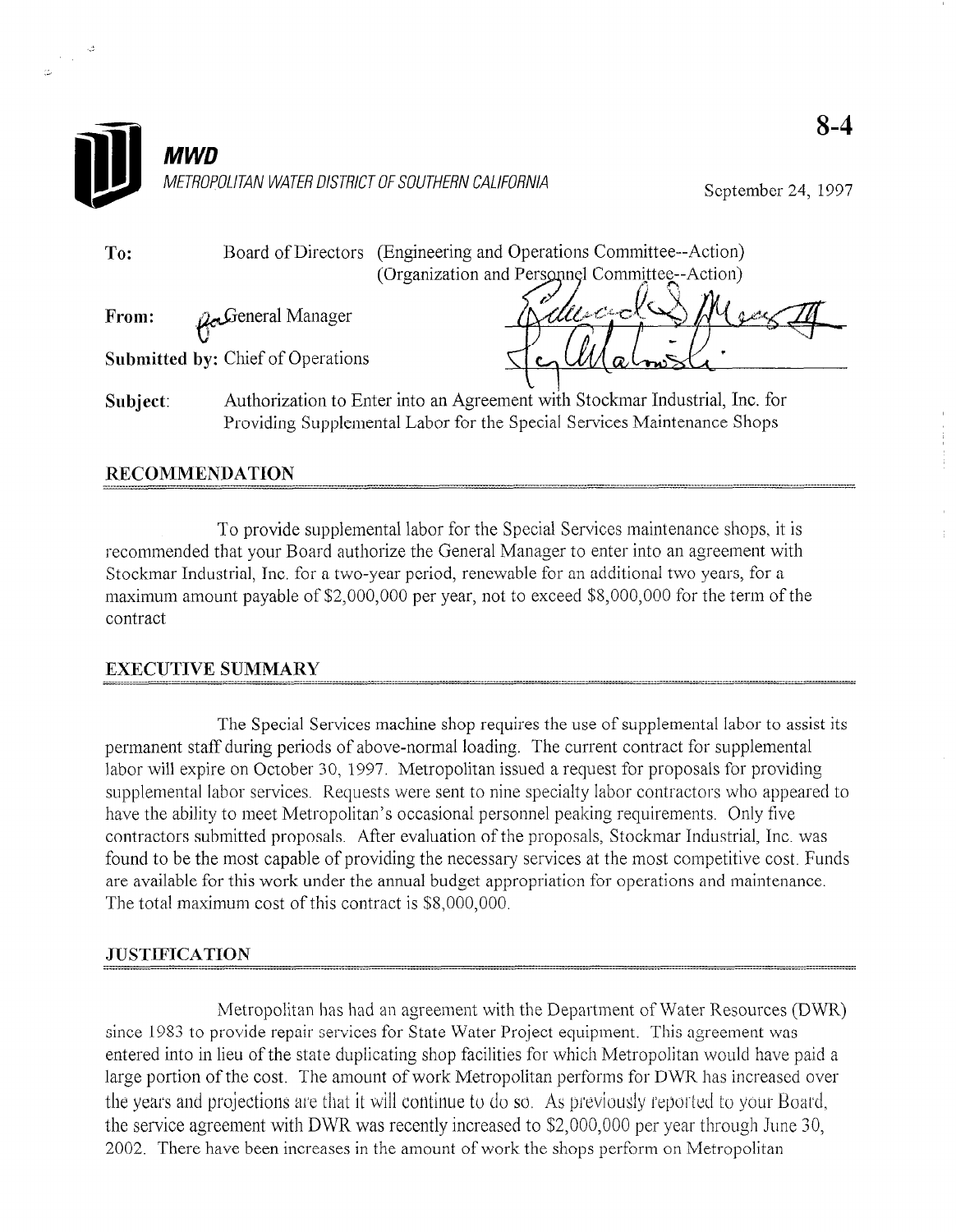#### Board of Directors -2- September 24, 1997

-.-----..-

equipment as well. The amount of work that the shops have at any given time fluctuates. Therefore, it is most cost-effective to contract for supplemental skilled labor to meet fluctuations in staffing requirements and hire till-time staff for the historic base load.

# ALTERNATIVES TO PROPOSED ACTION

### 1) Use Only Metropolitan Staff to Perform Maintenance

Metropolitan could hire additional staff to meet projected maximum workload in the maintenance shops. This would allow us to continue supporting Metropolitan and DWR needs but at a greater cost as additional staff would be paid for forty hours per week whether or not the work existed.

## 2) Cancel the Agreement with the Department of Water Resources

Metropolitan could cancel the existing agreement with the Department of Water Resources and agree to provide machining services only when Metropolitan needs have been met. This would result in DWR needing to acquire the services at greater cost and less reliability or to expand their maintenance facilities to handle the work. Either option would undoubtedly increase the O&M costs of the State Water Project and, therefore, Metropolitan.

## ACTIONS AND MILESTONES

- o Award new supplemental labor contract by November 1, 1997.
- o Provide supplemental skilled labor for the Special Services maintenance shops as required

# CEQA COMPLIANCE / ENVIRONMENTAL DOCUMENTATION

The proposed action is exempt from the provisions of the California Environmental Quality Act because it does not have the potential to cause a significant effect on the environment.

## $\bf{CONTRACT~SUMMARY}$

| <b>Contract Status:</b>                                                                                                                                                                                                       | New                   | Type of Selection:                   | Competitive Proposals<br>- RFP No. 255 |
|-------------------------------------------------------------------------------------------------------------------------------------------------------------------------------------------------------------------------------|-----------------------|--------------------------------------|----------------------------------------|
| <b>Contract Form:</b>                                                                                                                                                                                                         | Professional Services | <b>Contractors Requesting Plans:</b> |                                        |
| Contract Type:                                                                                                                                                                                                                | <b>New</b>            | Proposals Submitted:                 |                                        |
| <b>Evaluation Criteria:</b><br>Evaluation based upon qualifications, ability to provide required personnel from<br>contractor's permanent staff, dependency on subcontracting required personnel, and cost-<br>effectiveness. |                       |                                      |                                        |